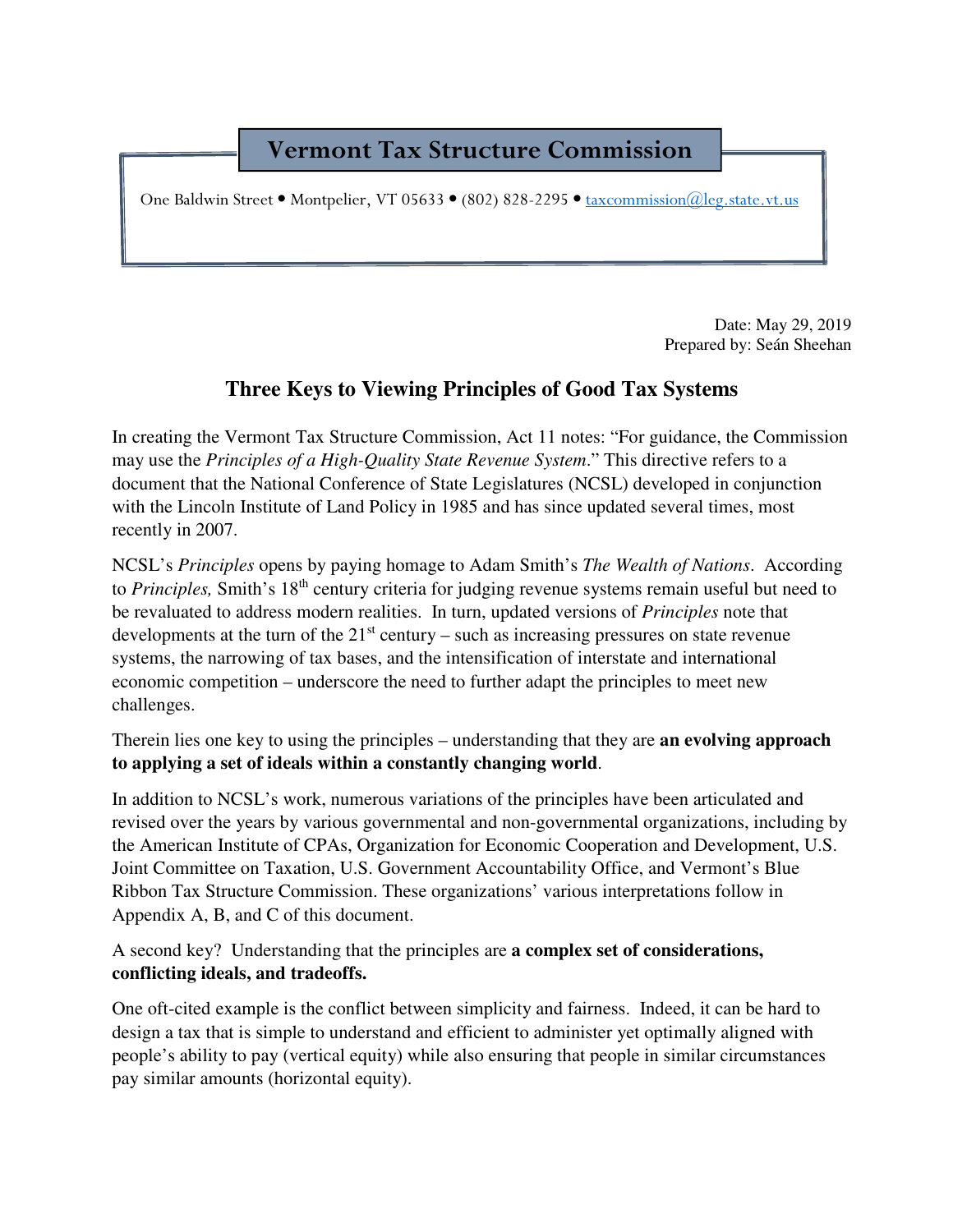A second example is the tension between economic neutrality and competitiveness. On the one hand, an ideal tax system would "prevent the distortion of individual and business behavior." On the other: "Interstate and international economic competition has intensified in the past decade, increasing pressures on policymakers to use revenue systems as a tool of economic development."

*Principles* navigates this tension by both dismissing economic neutrality purism *and* advocating for careful design and oversight, stating: "A high-quality revenue system may include [deductions, exemptions and credits intended to foster certain activities]. But policymakers should be certain that these measures not only would do what is expected of them, but also reach their goal at a reasonable cost."

Furthermore, *Principles* cautions practitioners against viewing tax policy in a silo. Instead, when used in pursuit of a state's goals, tax policy options should be considered alongside both the spending side of fiscal policy and the state's overall economic attributes. The competition principle states: "In evaluating its competitive position, a state should be aware that tax policy is only one consideration in business location decisions…. Levels of public services, energy and labor costs, access to markets, and availability of capital are some of the other factors affecting economic development. The total package is the measure of a state's competitiveness."

The same logic could apply to competition for individuals as well as businesses, for example when states compete to attract in-migrants for their labor force.

In other words, the nine principles are not nine litmus tests. A productive debate would not consist of cherry-picking an individual principle and using it as a cudgel to bash an opponent's proposal. Rather a thorough evaluation would focus on using a framework to understand how a tax works in practice, how efficiently it achieves its intended purpose, what unintended consequences it has, and what options exist for improvement or replacement.

### Thus, a third key is that the principles are a **framework for use in thoughtful evaluation, participatory deliberation, and continual improvement of the tax system.**

Recognizing that nine criteria can quickly become unwieldly, some practitioners have used fundamental questions as a framework to evaluate existing taxes and/or proposals. For example, in a 2003 review of all taxes collected by the Vermont Department of Taxes, the Department evaluated each tax according to four questions, one for each core criterion. These criteria are in Appendix D.

The Tax Structure Commission has mapped NCSL's principles to the three components of its legislated charge: sustainability, appropriateness, and equity. The Commission uses these principles to frame its conversations with stakeholders and to ground deliberations as it works to analyze Vermont's tax structure, recommend improvements and modernization, and provide a long-term vision for the state's revenue system. The map can be found in Appendix E.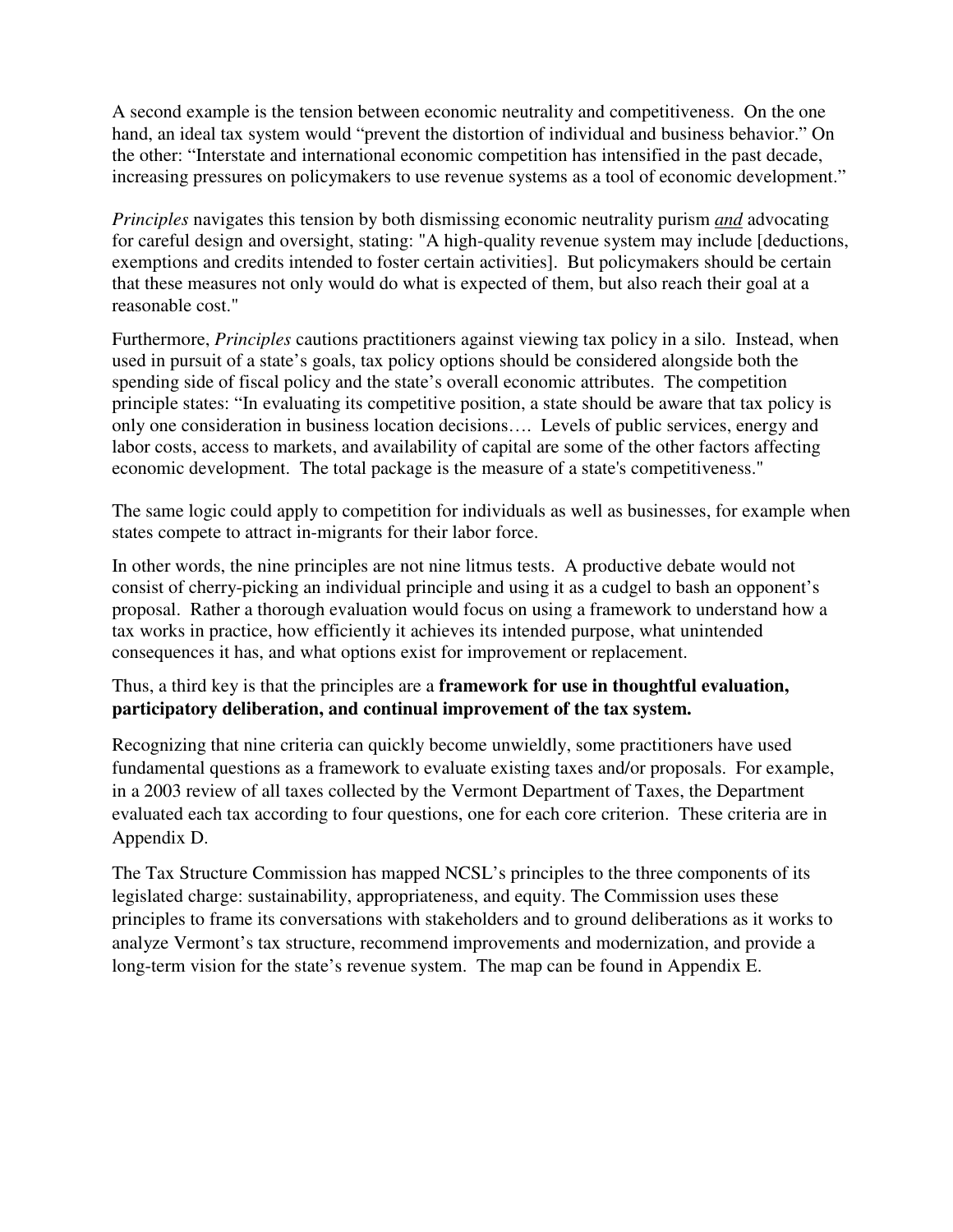### **Appendix A: Excerpt from** *Principles of a High-Quality State Revenue System* **by National Conference of State Legislatures (updated 2007)**

Source: National Conference of State Legislatures, Principles of a High-Quality State Revenue System.

#### **1. A high-quality revenue system comprises elements that are complementary, including the finances of both state and local governments.**

The elements of a high-quality state revenue system are complementary rather than contradictory. Since state revenue systems have developed gradually and tax policy is used to address multiple objectives, state revenue systems are likely to include inconsistencies. However, a clear sense of the objectives of a revenue system can help to minimize these inconsistencies. Principles 2 through 9 look at specific objectives.

One especially important issue is the relationship of state and local governments. States can limit or expand the powers of local governments-cities, towns, counties, school districts and special districts; state mandates can create obligations that force local governments to raise revenue; and local resistance to property taxes can force higher state tax rates. The division of responsibilities between state and local governments differs greatly among the states and has a significant effect on the governments' revenue needs.

State and local governments often compete for tax bases. State policymakers should consider how state tax decisions affect local governments and vice versa. State lawmakers also should consider how state authority for local governments to levy sales, income or excise taxes affects taxpayers. For example, different rates and filing requirements across jurisdictions increase the costs of taxpayer compliance. State and local officials should cooperate to avoid a patchwork of rate structures across the state since a revenue system that minimizes complexity eases compliance costs (Principle 5) and improves the efficiency of revenue collections (Principle 6).

A high-quality state revenue system reflects the limitations and financial responsibilities that state government places upon local governments. For example, state policymakers should be explicitly aware of the costs that state mandates impose on local governments, and local governments should have the authority to raise sufficient revenues to meet these obligations. If local governments lack the revenue bases necessary to provide services mandated by state government, state policymakers should consider statewide solutions to avoid extreme inequalities. In some cases, state governments may subsidize local governments to reduce local tax burdens or increase service levels for governments that lack enough taxing capacity to meet some state standard of services. This approach needs to be weighed against the principle of local autonomy, in which local voters decide which services they want to receive and raise the money to pay for them.

State tax and expenditure limitations can undermine the ability of state and local governments to meet their responsibilities. Limitations can have different effects upon different governments, depending, for example, on a government's ability to charge for its services or find new revenue sources. Limitations may shift burdens or create new ones, and they can undermine the ability of local citizens to increase or reduce the level of services they are willing to fund.

### **2. A high-quality revenue system produces revenue in a reliable manner. Reliability involves stability, certainty and sufficiency.**

Stability, certainty and sufficiency provide the framework for discussing reliability.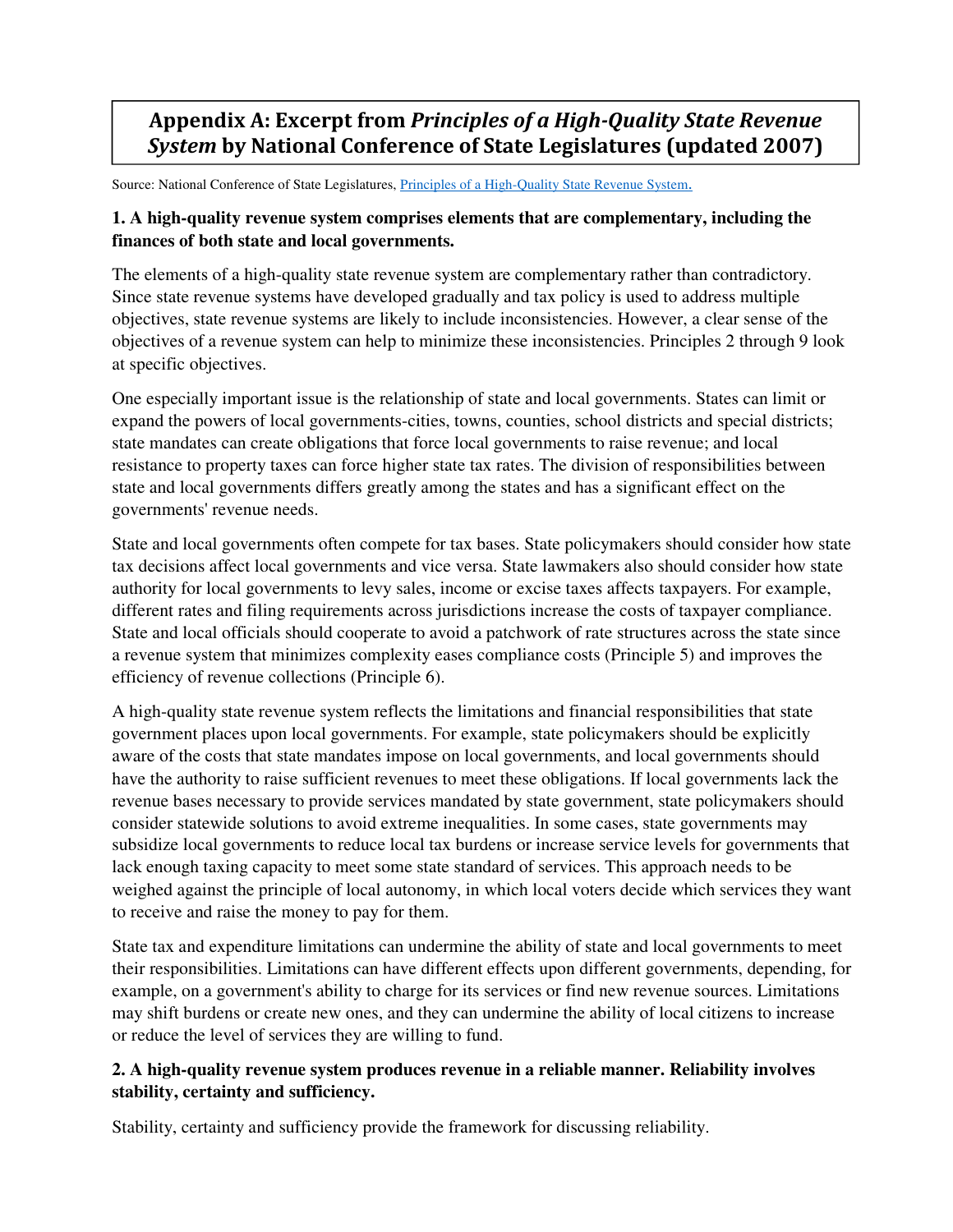**Stability.** The amount of revenue collected should be relatively constant over time, not subject to unpredictable fluctuations. A high-quality state revenue system promotes stability by imposing a mix of taxes, with some responding less sharply to economic change. For example, taxes (such as progressive personal income taxes) whose revenue yield grows faster than personal income in good times but slower than personal income in bad times should be offset by taxes (such as broad-based sales taxes) whose yield tends to be more consistent over the business cycle. A diversified revenue structure with broad bases tends to be more stable than an undiversified structure with narrow bases (Principle 3). Some instability in state revenue systems is inevitable, however, because fluctuations in the business cycle affect all state revenue sources somewhat.

**Certainty.** Certainty provides that the number and types of tax changes will be kept to a minimum. Individuals and businesses should not be subject to frequent changes in tax rates and bases because frequent changes interfere with their economic choices and their ability to make long-term financial plans and decisions. This concept reinforces the need for stability because an unstable revenue stream is more likely to require continual tax changes.

**Sufficiency.** Sufficiency requires that revenue be adequate to balance the state budget in the short run and change at approximately the same rate as desired state spending, whatever that may be. A highquality revenue system produces enough revenue to finance the level of services that the state chooses to provide (as determined by what the voters and elected officials are willing to fund). The level will vary according to the political, cultural, social and economic characteristics of the state. Developing a revenue system that is capable of producing the desired level of revenue will help lawmakers avoid frequent tax increases or spending cuts.

Further, a high-quality revenue system minimizes the use of tax earmarking, the practice of designating a particular revenue source for a specific expenditure. State programs may be placed in jeopardy if they are funded solely by earmarked revenues because there is no guarantee of a consistent revenue stream (stability) nor of adequate ongoing revenue (sufficiency). Further, earmarking often imposes rigidities into the budgeting system that do not permit flexible allocations of general revenue among competing uses. When earmarking is used, there should be a direct link between the recipient of the funds and the earmarked revenue source (e.g., the highway department receiving gasoline tax revenues). This use is justified on the grounds that all or a portion of the earmarked revenue source is supporting the benefit received. Generally, earmarking should not be used for general expenditures.

#### **3. A high-quality revenue system relies on a balanced variety of revenue sources.**

A high-quality revenue system relies on a diverse and balanced range of sources. All taxes have their advantages and disadvantages, but reliance on a diverse assortment can cancel out their biases. One of the goals of a revenue system is economic neutrality to prevent the distortion of individual and business behavior. If reliance is divided among numerous sources and their bases are broad, rates can be made low in order to minimize the impact on behavior. A broad base itself helps meet the goal of diversification since it spreads the burden of the tax among more payers than a narrow basis does. And the low rates that broad bases make possible can improve a state's competitive position relative to other states.

There is merit in the notion that states and local governments should balance their tax systems through reliance on the "three-legged stool" of income, sales and property taxes in roughly equal proportions, with excise taxes, business taxes, gaming taxes, severance taxes and user charges playing an important supplemental role.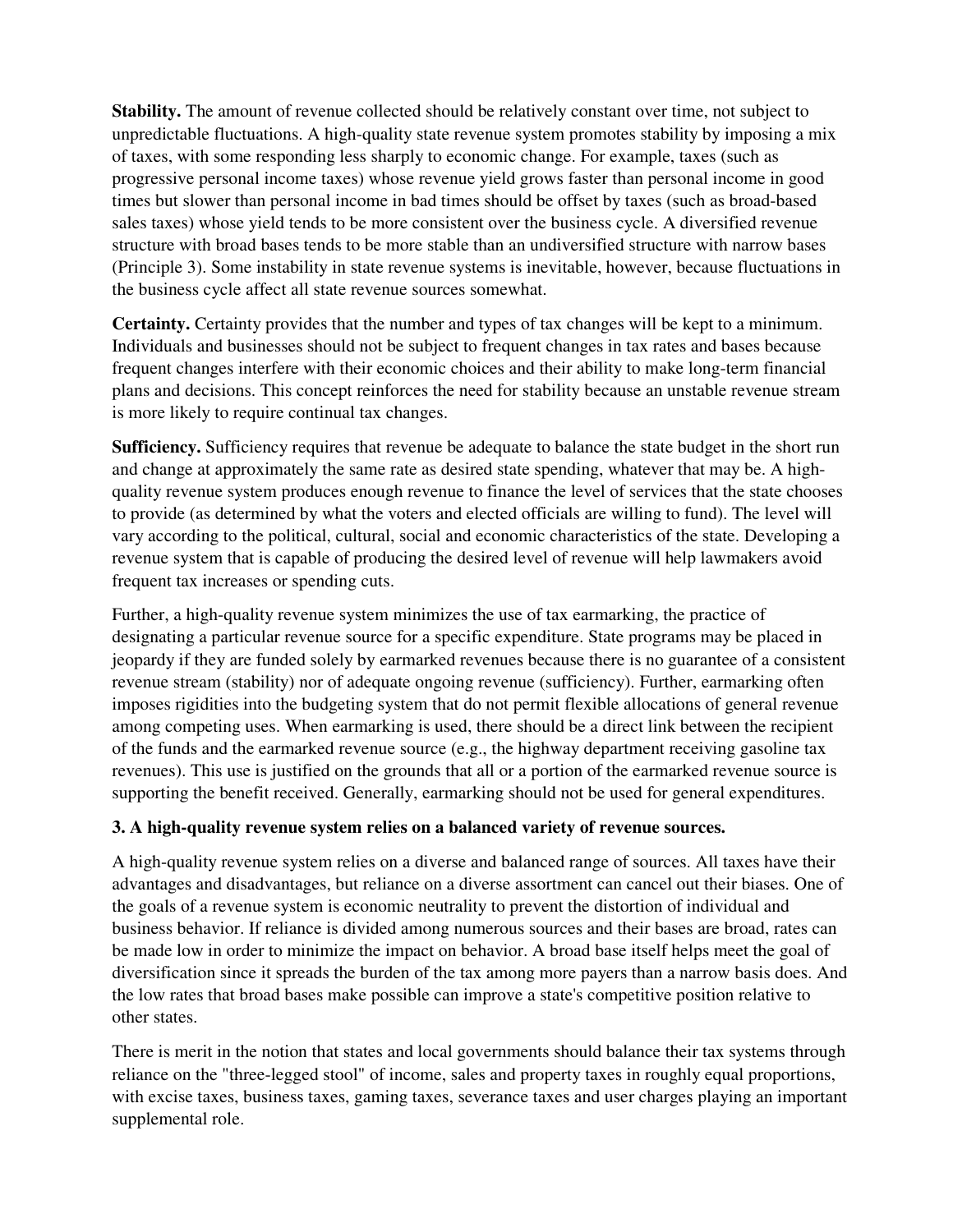Special economic circumstances or policy decisions have led some states to develop revenue systems that do not rely on a broad range of revenue sources. States with extensive mineral resources (such as Wyoming), unique tourist attractions (such as Florida), or particular concern for decentralization (such as New Hampshire) rely on more narrowly based tax systems than most states. Some state policymakers defend taxes with narrow bases on the ground that rates have to be raised substantially to increase revenue very much. They feel that, because it is politically difficult to increase rates sharply, narrow tax bases help to limit the growth of government spending. Although such states may not modify their present systems extensively, they should attempt to avoid excessive reliance on any single revenue system.

Ultimately, whatever the mix, the revenue system should reflect the state's attempt to reach its fiscal policy objectives. The reasons for selecting one set of revenue instruments over another should be clear. State policymakers should be encouraged to evaluate new revenue systems, especially if they can be shown to be more equitable (such as fees that pass a portion of the service cost to users), but revenue decisions should comply with the state's fiscal policy objectives.

### **4. A high-quality revenue system treats individuals equitably. Minimum requirements of an equitable system are that it imposes similar tax burdens on people in similar circumstances, that it minimizes regressivity, and that it minimizes taxes on low-income individuals.**

Equity traditionally has been measured in terms of individuals' ability to pay taxes and has two main components-horizontal equity and vertical equity. Horizontal equity requires that people in similar circumstances have similar tax burdens. Vertical equity refers to the distribution of tax burdens among people in different circumstances.

There is no general agreement on what vertical equity means in practice. Vertical equity raises complicated questions about how much (and whether) taxes should increase as income increases. Reliance upon sales, excise and property taxes tends to make state and local revenue systems regressive, that is, low-income people pay a larger proportion of their income in taxes than higher income people do. Although some might argue that a high-quality revenue system should be proportional (where taxes account for the same proportion of income as income rises) or progressive (where taxes account for a higher proportion of income as income rises), at the very least a highquality revenue system minimizes regressivity. The progressivity or regressivity of the entire system is more important than that of any particular tax.

An equitable revenue system minimizes taxes on low-income households. As part of the Tax Reform Act of 1986, the federal government exempted those with poverty-level income from taxation. Since that time, a number of states also have exempted very poor households from income taxes, and some provide for reimbursement of a portion of sales and property taxes to low-income taxpayers. State earned income tax credits offered in 15 states supplement the federal earned income tax credit and provide tax reductions and wage supplements for low- and moderate-income working families. The basis for such policies is the concept of the ability to pay; such policies also help preserve the economic independence of the working poor.

#### **5. A high-quality revenue system facilitates taxpayer compliance. It is easy to understand and minimizes compliance costs.**

A high-quality revenue system facilitates taxpayer compliance by avoiding a maze of taxes, forms and filing requirements. This reduction in complexity helps taxpayers better understand the system and reduces the costs of compliance.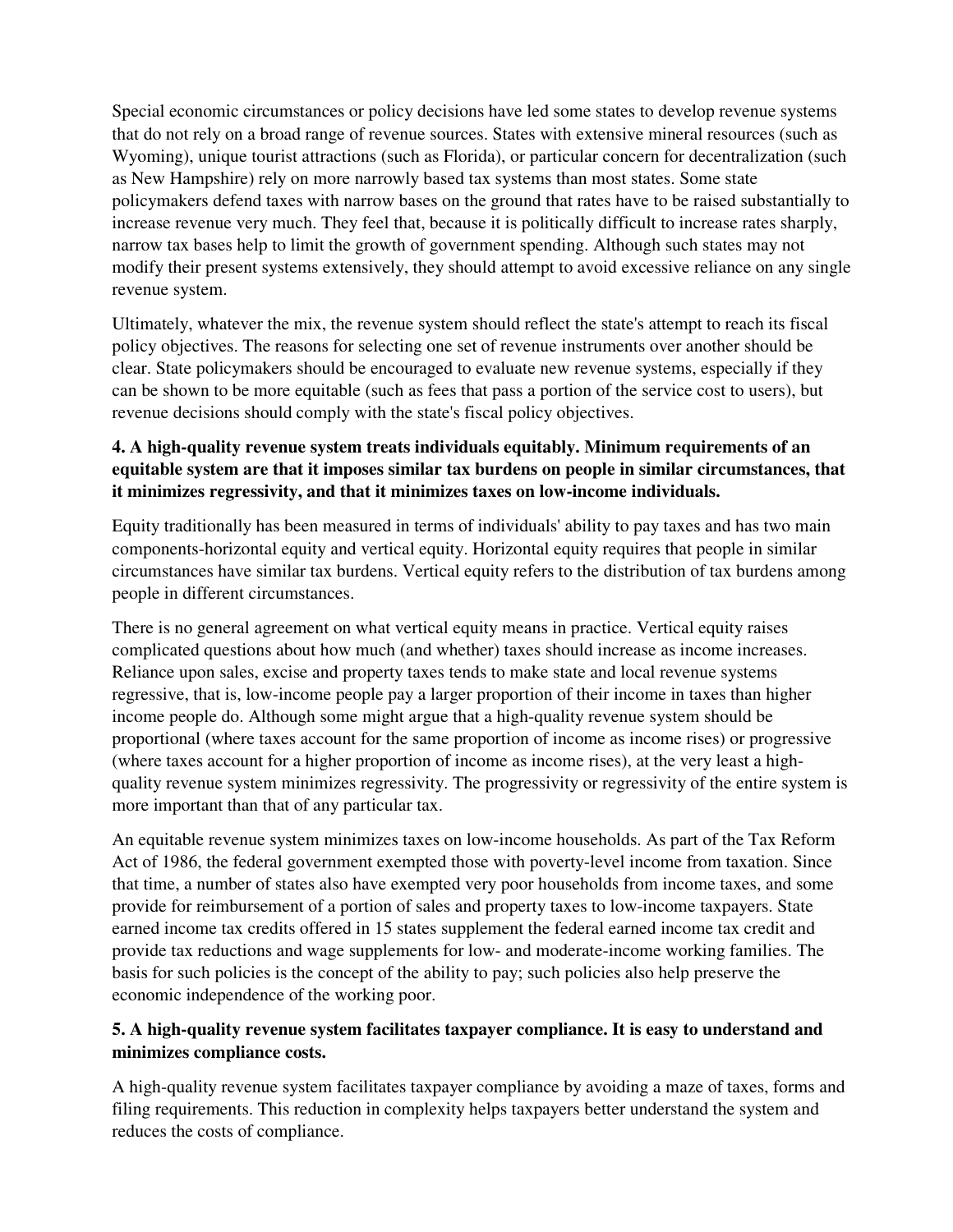Reducing complexity also helps taxpayers confirm that taxes are being applied fairly and uniformly. Because tax compliance is largely voluntary, it is important that taxpayers feel the system is fair.

Some complexity is inevitable, however. As stated in Principle 1, a state revenue system pursues multiple policy objectives that lead to some complexity. For example, some states have created sales tax credits for low-income households to reduce the regressivity of the sales tax. Applying for the credits becomes more complex and burdensome for eligible individuals, but the benefits of lowincome tax relief are considered to outweigh the trouble of applying. Compliance is facilitated by certainty (future tax obligations are predictable), consistency (tax bases are identical throughout a state), simplicity (taxpayer costs are reduced), and stability of revenue collections (changes in the rates and bases of the taxes are minimized).

Although compliance costs should be minimized for all types of taxpayers, policymakers should be aware of special compliance burdens that primarily affect businesses. In particular, businesses may be subject to numerous rates and requirements if they operate in multiple jurisdictions. States can reduce this burden by working with local governments to coordinate business tax policy and administration (Principle 1), consolidating industry-specific taxes into general forms, and coordinating business tax policy with other states and the federal government.

#### **6. A high-quality revenue system promotes fair, efficient and effective administration. It is as simple as possible to administer, raises revenue efficiently, is administered professionally, and is applied uniformly.**

Tax administration involves assessing and collecting taxes. A tax system that is easy to administer reduces the likelihood of errors and facilitates fairness. Professional and uniform tax administrationboth throughout the state and within individual jurisdictions-enhances the effectiveness of the system by improving taxpayer compliance. Poor tax administration will mean that tax burdens are distributed among taxpayers in ways the law did not intend. If the tax system is administered fairly, individuals and businesses are more likely to pay their rightful share of the tax burden.

Also, an easily managed system increases the efficiency of revenue collections, since a smaller proportion of revenue is used to pay for tax administration.

#### **7. A high-quality revenue system is responsive to interstate and international economic competition.**

Interstate and international economic competition has intensified in the past decade, increasing pressures on policymakers to use revenue systems as a tool of economic development.

Benefits have to be measured against costs when state revenue systems are used as a tool of economic development policy. Interstate tax competition can deplete state resources without significantly enhancing job creation, and concessions in the form of tax breaks can erode tax bases. In evaluating its competitive position, a state should be aware that tax policy is only one consideration in business location decisions; service levels are also important.

But tax levels matter. Any state that imposes a tax burden far different from that of its neighboring states runs the risk of hurting its economy. This does not mean it must match every tax advantage of its neighbors. Levels of public services, energy and labor costs, access to markets, and availability of capital are some of the other factors affecting economic development. The total package is the measure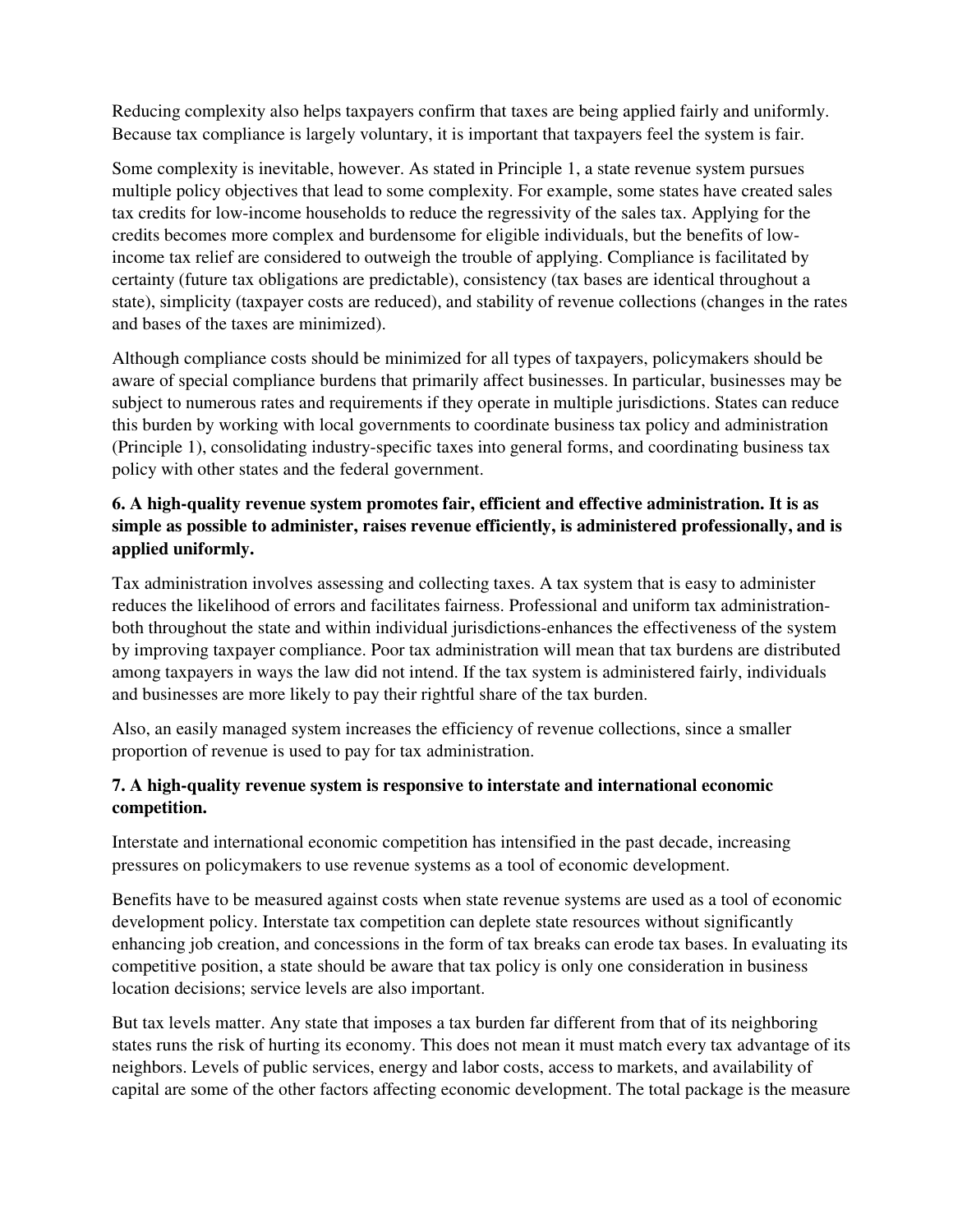of a state's competitiveness. Taxes should help in providing similar treatment for all industries and all firms within a given industry within a state.

#### **8. A high-quality revenue system minimizes its involvement in spending decisions and makes any such involvement explicit.**

The primary purpose of a revenue system is to raise money. One of the goals of a revenue system is to be economically neutral (Principle 3), a goal that is inconsistent with the use of tax policy to make budget decisions or to influence behavior. Revenue systems can affect budgets in two main waysthrough deductions, exemptions and credits intended to foster certain activities and through the use of earmarking.

A high-quality revenue system may include such devices. But policymakers should be certain that these measures not only would do what is expected of them, but also reach their goal at a reasonable cost. Tax deductions, credits and exemptions shift tax burdens from a favored set of taxpayers to less favored taxpayers. For this reason, the costs should be explicit and should be reviewed annually. Earmarked taxes also may fail in the long run to perform as efficiently as originally expected, providing a different amount of revenue for services or programs than policymakers would allocate if it were a matter of appropriation. All these devices tend to remain on the law books without regular consideration of their impact and possibly after the need for them is gone.

On the other hand, these measures have many uses, and they will continue to be part of state revenue systems. They should be used carefully with full consideration given to the tax shifting that may be involved and to the long-term costs and benefits. Since the budget process makes expenditures explicit, the revenue system ideally should leave expenditures to the budgetary system.

#### **9. A high-quality revenue system is accountable to taxpayers.**

The essence of accountability is that tax laws should be explicit, not hidden. Proposals for changes should be well publicized to stimulate debate. Local governments, in particular, may suffer from media and voter inattention and may need to devote special efforts to alert voters to proposed changes. Truthin-taxation policies that require clearly written notices to taxpayers and hearings on tax increases are simple methods of providing accountability. For state governments, tax expenditure budgets are ways of enhancing accountability. A tax expenditure budget shows the costs, expressed in lost tax revenue, of a tax credit or exemption that is intended to benefit some group of taxpayers or encourage a public policy goal. It shows revenue losses just as a regular budget shows expenditures. For example, states may exempt a portion of retirement income from personal income taxes or provide deductions for business subsidies for child care. In addition to identifying the revenue loss from such tax preferences, tax expenditures also provide data that can be used to evaluate the effectiveness and efficiency of these policies.

Accountability in a larger sense means that policymakers must examine the costs and benefits of using revenue measures as tools to put nonfiscal policies into effect. Since tax policy inevitably will be used to reach other policy objectives, lawmakers have a responsibility to ensure that the policy produces the intended effect and does so at a reasonable cost. Earmarked funds, tax expenditures and all other special tax preferences should be reviewed regularly to assess their efficiency and effectiveness as policy measures.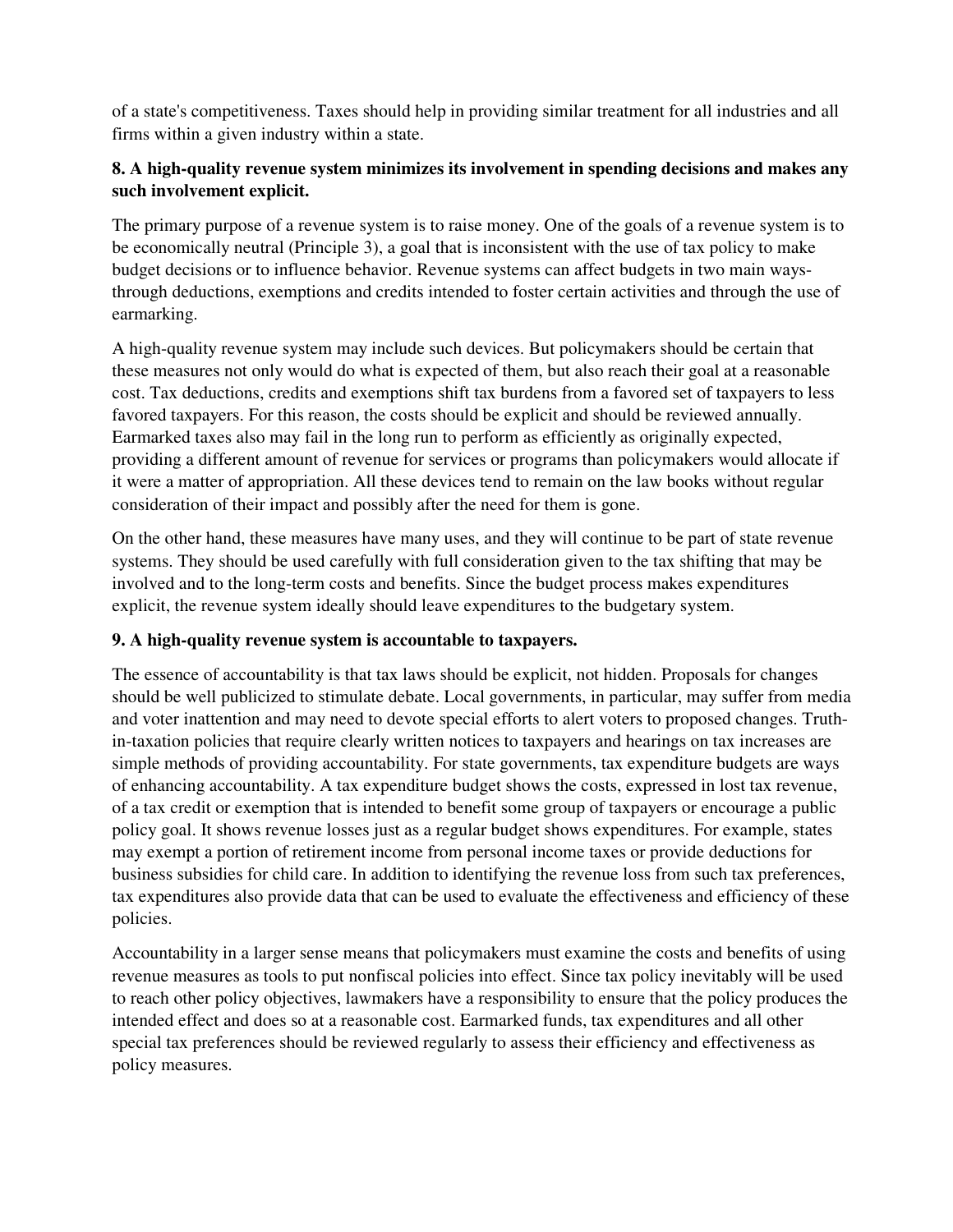## **Appendix B: Excerpt from** *Guiding Principles of Good Tax Policy* **by American Institute of CPAs (2007)**

Source: American Institute of CPAs, Guiding Principles of Good Tax Policy: A Framework for Evaluating Tax Proposals

#### Formulations of principles of good tax policy

The following table shows how the guiding principles correspond to commonly used formulations of criteria used to analyze tax systems.

| AICPA principles of<br>good tax policy | OECD tax principles                                                                                                                                                                                                             | U.S. Joint Committee on<br>Taxation (JCT) analysis<br>criteria                                                                                                                                                           | <b>U.S. Government</b><br>Accountability Office (GAO)<br>criteria for a good tax system                                                                                                                                                                                                                                                   |
|----------------------------------------|---------------------------------------------------------------------------------------------------------------------------------------------------------------------------------------------------------------------------------|--------------------------------------------------------------------------------------------------------------------------------------------------------------------------------------------------------------------------|-------------------------------------------------------------------------------------------------------------------------------------------------------------------------------------------------------------------------------------------------------------------------------------------------------------------------------------------|
| Equity and fairness                    | See neutrality below.                                                                                                                                                                                                           | Is "the tax system fair? Does<br>the tax system treat similarly<br>situated individuals similarly?<br>Does the tax system account<br>for individuals' different<br>capacities to bear the burden<br>of taxation?"        | Equity includes two principles:<br>(1) ability to pay (horizontal<br>and vertical equity), and (2)<br>benefits received. "When making<br>judgments about the overall<br>equity of government policy, it is<br>important to consider both how<br>individuals are taxed and how the<br>benefits of government spending<br>are distributed." |
| Certainty                              | See simplicity below.                                                                                                                                                                                                           |                                                                                                                                                                                                                          |                                                                                                                                                                                                                                                                                                                                           |
| Convenience of<br>payment              | "Compliance costs for taxpayers<br>and administrative costs for the tax<br>authorities should be minimized as<br>far as possible."                                                                                              |                                                                                                                                                                                                                          |                                                                                                                                                                                                                                                                                                                                           |
| <b>Effective tax</b><br>administration | See convenience of payment above.                                                                                                                                                                                               | "Can the tax system be<br>easily administered by the<br>government and can it induce<br>compliance by all individuals?<br>Is enforcement costly? Can<br>some individuals successfully<br>avoid their legal liabilities?" | Administrability including<br>"processing returns, enforcement,<br>and taxpayer assistance."                                                                                                                                                                                                                                              |
| Information security                   | Structural features should keep<br>pace with technological changes.                                                                                                                                                             |                                                                                                                                                                                                                          |                                                                                                                                                                                                                                                                                                                                           |
| Simplicity                             | "The tax rules should be clear and<br>simple to understand so that<br>taxpayers can anticipate the tax<br>consequences in advance of a<br>transaction, including knowing when,<br>where and how the tax is to be<br>accounted." | Is "the tax system simple?<br>Is it costly for taxpayers to<br>determine their tax liability and<br>file their taxes?"                                                                                                   | Simplicity in terms of the<br>"compliance burden (record<br>keeping, planning, return<br>preparation, and responding to<br>audits)."                                                                                                                                                                                                      |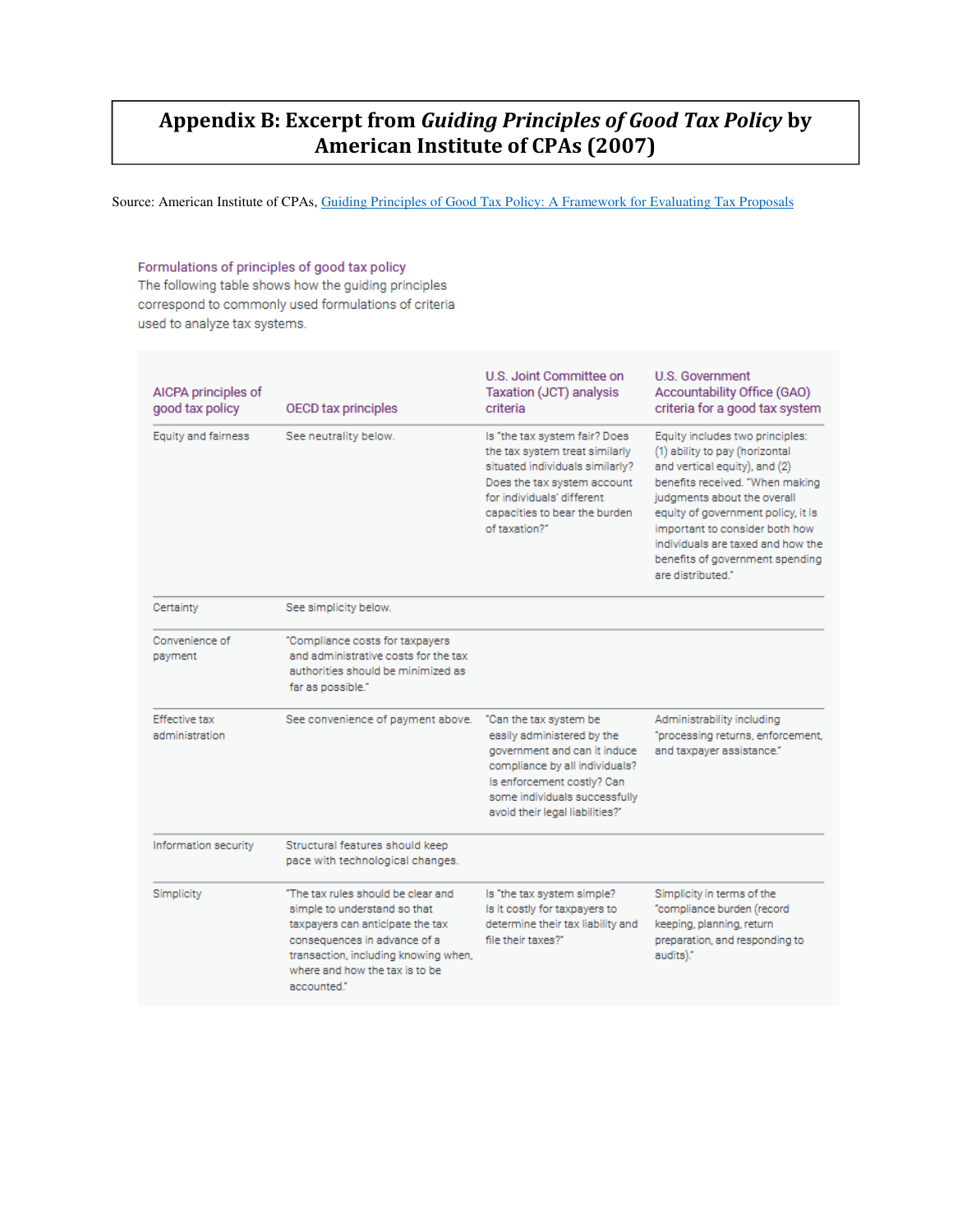| AICPA principles of<br>good tax policy      | OECD tax principles                                                                                                                                                                                                    | U.S. Joint Committee on<br>Taxation (JCT) analysis<br>criteria                                                                                                                                                                                                                                                                                                                          | U.S. Government<br>Accountability Office (GAO)<br>criteria for a good tax system            |
|---------------------------------------------|------------------------------------------------------------------------------------------------------------------------------------------------------------------------------------------------------------------------|-----------------------------------------------------------------------------------------------------------------------------------------------------------------------------------------------------------------------------------------------------------------------------------------------------------------------------------------------------------------------------------------|---------------------------------------------------------------------------------------------|
| Neutrality                                  | "Business decisions should be<br>motivated by economic rather<br>than tax considerations. Taxpayers<br>in similar situations carrying out<br>similar transactions should be<br>subject to similar levels of taxation." | See economic growth and<br>efficiency below.                                                                                                                                                                                                                                                                                                                                            | The system should not distort<br>economic decisions.                                        |
| Economic growth and<br>efficiency           | "The systems for taxation should be<br>flexible and dynamic to ensure that<br>they keep pace with technological<br>and commercial developments."                                                                       | Does "the tax system promote<br>or hinder economic efficiency?<br>That is, to what extent does<br>the tax system distort taxpayer<br>behavior by imposing high<br>marginal tax rates on labor,<br>saving, or other activities?<br>Does the tax system create<br>a bias against the domestic<br>production of goods and<br>services? To what extent does<br>it promote economic growth?" | Economic efficiency of tax<br>changes should be considered.                                 |
| Transparency and<br>visibility              |                                                                                                                                                                                                                        |                                                                                                                                                                                                                                                                                                                                                                                         | Transparency of "tax calculations,<br>logic behind tax laws, tax burden<br>and compliance." |
| Minimum tax gap                             | "The potential for tax evasion and<br>avoidance should be minimized.<br>while keeping counteracting<br>measures proportionate to the risks<br>involved."                                                               | "Can some individuals<br>successfully avoid their legal<br>liabilities?"                                                                                                                                                                                                                                                                                                                |                                                                                             |
| Accountability<br>to taxpayers <sup>3</sup> |                                                                                                                                                                                                                        |                                                                                                                                                                                                                                                                                                                                                                                         | "Taxpayers understand the<br>extent to which the tax laws are<br>enforced."                 |
| Appropriate<br>government revenues          | "Taxation should produce the right<br>amount of tax at the right time."                                                                                                                                                |                                                                                                                                                                                                                                                                                                                                                                                         |                                                                                             |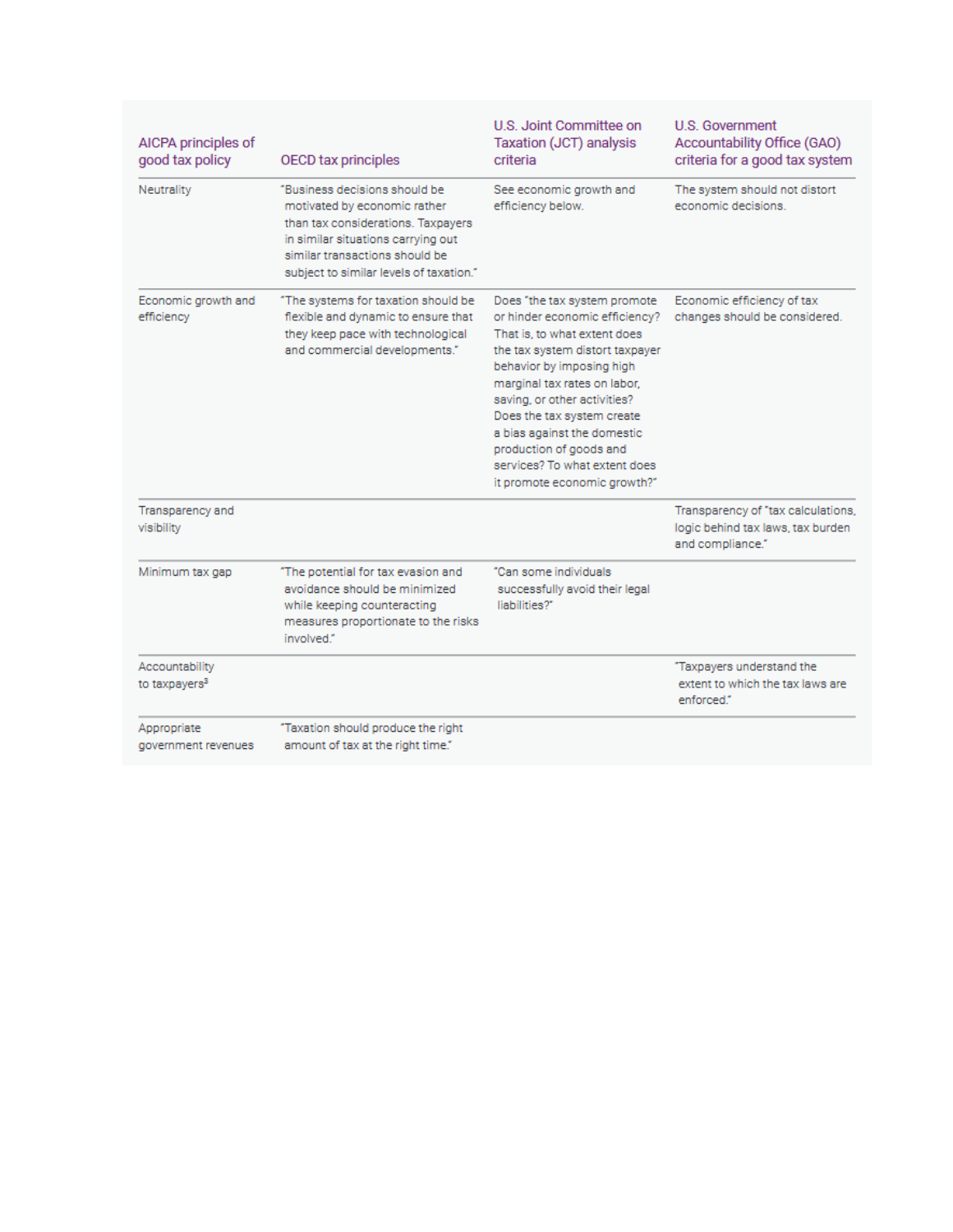## **Appendix C: Excerpt of the** *Final Report* **of the Blue Ribbon Tax Structure Commission (2011)**

Source: Blue Ribbon Tax Structure Commission, Final Report, 15-16

**Fairness, Actual and Perceived**: Minimum requirements of an equitable revenue system are that it imposes similar burdens on people in similar circumstances, minimizes regressivity, and minimizes taxes on low-income people. The Commission set forth three touchstones:

- *Broad Base and Low Rate:* Policymakers should avoid enacting targeted deductions, credits, and exclusions. If such tax preferences are few, substantial revenue can be raised with low tax rates.
- *Progressive:* Taxes ought to be based on the capacity to pay, treating individuals and businesses equitably within their tax classes.
- *Ubiquity:* Everyone, regardless of income or assets, should pay something to feel vested in the system that serves them.

**Economic Competitiveness:** A competitive tax system is responsive to international and interstate competition by providing a level playing field devoid of unnecessarily high rates and compliance burdens. While the tax code may be designed to encourage entrepreneurial development in specialty fields such as Vermont's captive insurance industry, policymakers must bear in mind that most such business organizations in Vermont are structured as passthrough entities where the revenue passes through to personal income. Also, competitiveness means a tax structure that discourages tax liability-shopping and interstate migration.

**Simplicity:** Administrative costs are a loss to society, and complicated taxation undermines voluntary compliance by creating incentives to shelter and disguise income. Consider:

- Ease of taxpayer compliance
- Ease of tax department administration
- Reduction of the appellate process cost through clarity and simplicity
- Encouragement of E-filing

**Transparency:** Tax legislation should be based on sound legislative procedures and careful predictive analysis. A good tax system requires informed taxpayers who understand how tax assessment, collection, and compliance works. There should be open hearings, and revenue estimates should be fully explained and replicable. Educating taxpayers is important to a functioning society.

**Tax Neutrality:** Neutrality means that the fewer economic decisions that are made for tax reasons the better. The primary purpose of taxes is to raise needed revenue, not to micromanage the economy, society, or the environment. The tax system should not favor certain industries, activities, or products. The tax system should minimize interference in spending decisions and make any such involvement explicit.

**Sustainability:** For the state, sustainability demands that the tax system produce sustained, predictable, and consistent revenues by relying on a balanced revenue portfolio that will withstand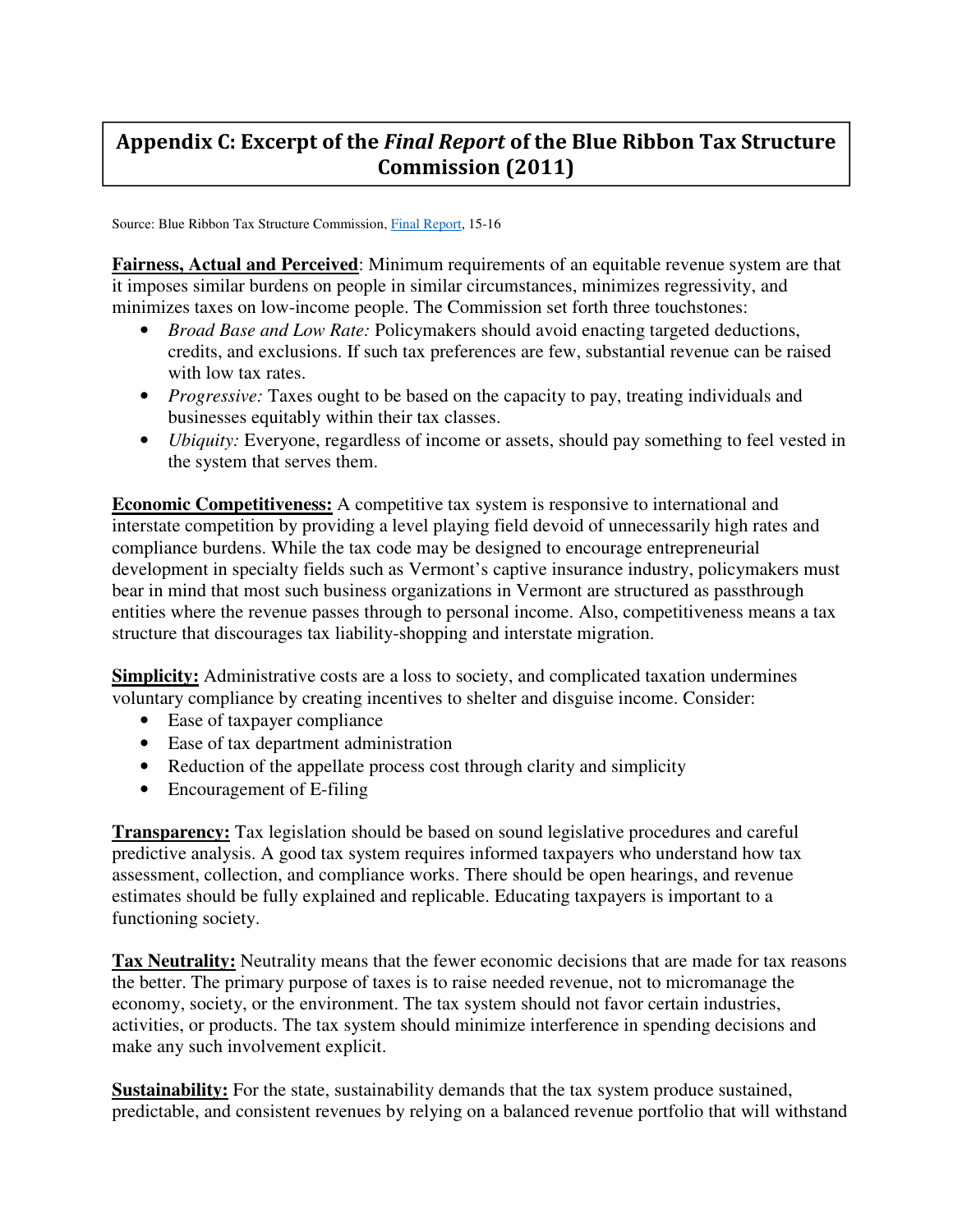economic changes. For taxpayers, sustainability means consistency in tax policy. When tax laws are in constant flux, long-range financial planning is difficult for individuals and businesses. Lawmakers should avoid enacting temporary tax laws, retroactive changes, tax holidays, and should minimize annual tax changes.

**Executive and Legislative Accountability to Tax Payers:** Government functionality depends on:

- visionary leadership, skilled management, and public accountability;
- a strategic, measurable and accountable budget system;
- a transparent revenue system that does not distort the economy.

Good government ensures that tax payers can link their tax investments to good government management practice by developing and publishing agreed-upon social and economic measures with which to measure government efficiency and effectiveness as well as economic and social outcome.

**Revenue Neutrality and Interoperability:** Revenue neutral tax reform means the new tax system should raise the same amount of revenues as the current system. Interoperability means that the Commission may shift Vermont's revenue portfolio to collect more of one tax and less of another provided the net effect is zero. For example, the Commission's proposals raise more tax revenue on the sales tax and less through the income tax. Tax portfolio is the balance of revenue streams that fund Vermont's government, and it is an important concept in its own right. Vermont has one of the five most balanced tax portfolios in the Country. Accordingly, it is important not to change this balance without due consideration.

### **Appendix D: Framework Questions Utilized by Vermont Department of Taxes (2003)**

In a 2003 review of all taxes collected by the Vermont Department of Taxes, the Department evaluated each tax on four criteria:  $1$ 

- Efficiency—Is the tax easy to understand and comply with, minimizing the burden on taxpayers, and easy to administer, utilizing public resources efficiently?
- Equity—Is the tax fair, i.e., is the tax burden equitably distributed amongst the tax-paying population? Both vertical and horizontal equity are important.
- Sustainability—Does the tax provide a sustainable and stable source of revenues to fund program or general fund expenditures?
- Competitiveness—Are tax rates, or effective tax burdens, in line with neighboring states?